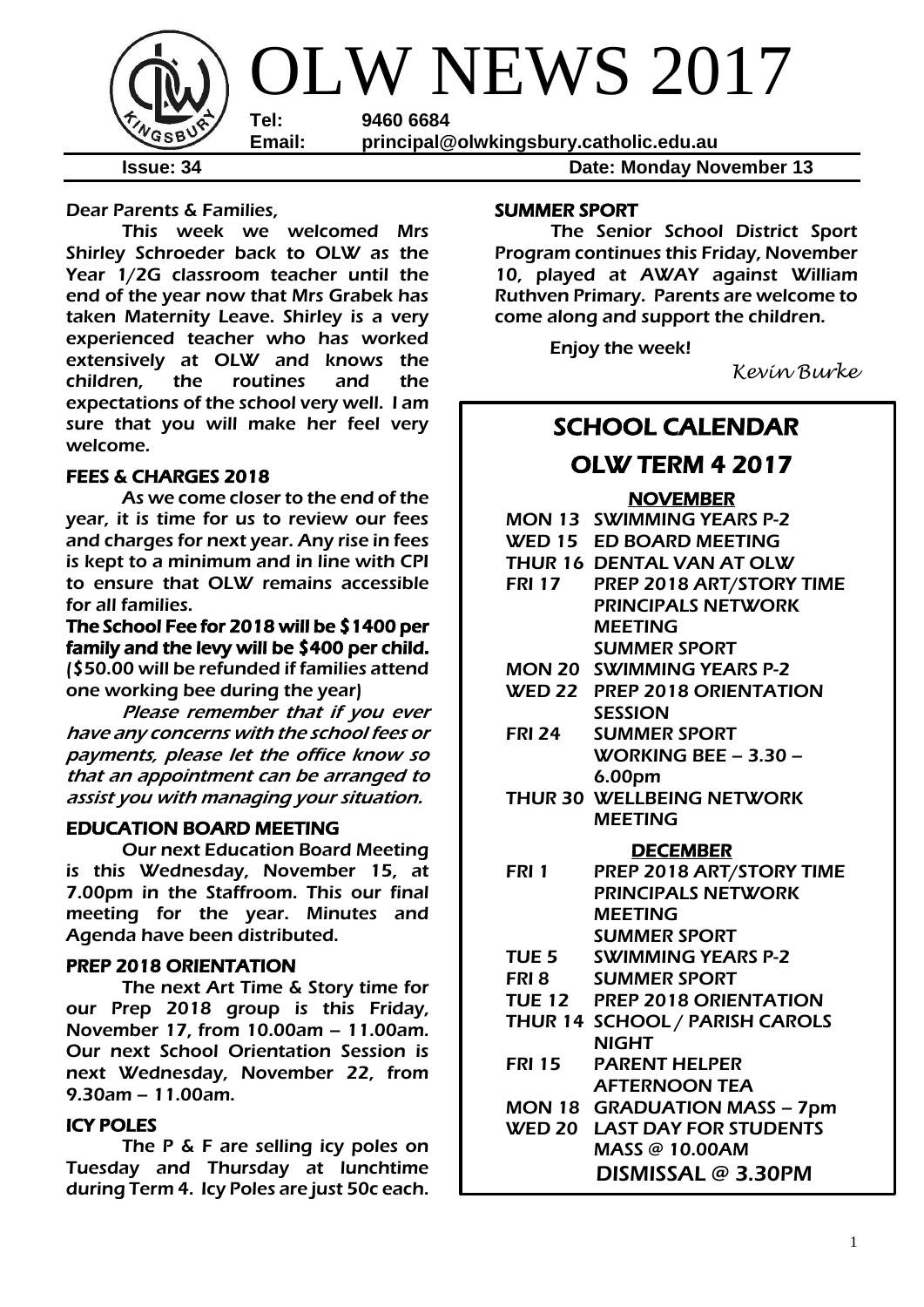

# $\frac{1}{2}$  S by  $\frac{1}{2}$  A M CA

# **Sunday 3 December** Market: 3pm Carols: 7.45pm

For stall enquiries contact lpfa@loyola.vic.edu.au



LOYOLA COLLEGE

A Catholic Co-educational College in the Ignatian Tradition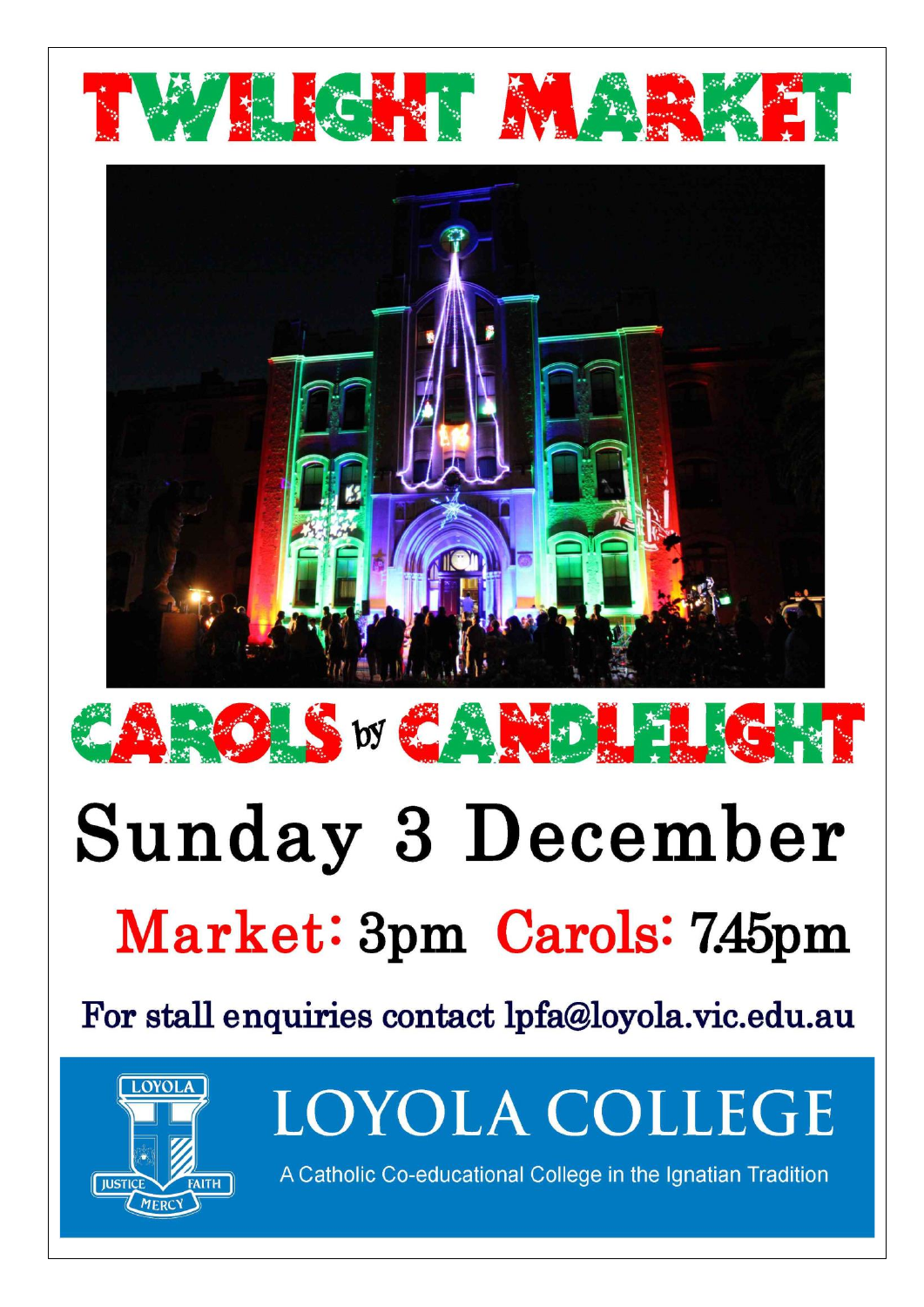## *Parish of Our Lady of the Way Kingsbury*

*Presbytery: 13 Green Ave, Kingsbury, 3083*



*Parish Priest: Fr Terry Bergin Tel: 9462 1221 School Tel: 9460 6684 Email: terrybergin1@bigpond.com* **Parish Website:** OLW Kingsbury Mass Timetable Saturday – Vigil Mass: Sunday: Weekdays: Sacrament of Reconciliation: Rosary Monday to Saturday: Divine Mercy Chaplet Exposition of the Blessed Sacrament: 6.00PM 8.00AM and 10.00AM 10.00AM Saturday from 5.15 to 5.45PM 9.30AM After Mass Daily Friday from 9.00 to 9.30AM *Baptisms and Marriages by appointment: Please ring 9462 1221*

*Entrance Antiphon:* Let my prayer come into your presence. Incline your ear to my cry for help. O Lord.

*Communion Antiphon:* The Lord is my shepherd; there is nothing I shall want. Fresh and green are the pastures where he give me repose, near restful waters he leads me.

### *Readers for Sunday Mass*

| $12^{th}$ Nov | 6pm M Nolan  | 8am K McGrath | 10am G Haridass |
|---------------|--------------|---------------|-----------------|
| $19th$ Nov    | 6pm J Conway | 8am E McGoon  | 10am A Walsh    |

### *Extraordinary Ministers of Holy Communion*

| $12^{th}$ Nov | 6pm M Martin | 10am J Aroquianadin |
|---------------|--------------|---------------------|
| $19th$ Nov    | 6pm L Gangi  | 10am D Grant        |

### *OLW Church Cleaning Roster*

18<sup>th</sup> Nov Professional Cleaners  $2<sup>nd</sup>$  Dec Thien Lan Nguyen  $& E$  Nguyen  $& Charles$ 

#### *OLW Sacristy Linen Laundering Roster*

 $12^{th}$  Nov Lan<br>19<sup>th</sup> Nov Phil Phil Tobey

| $8th$ Nov | <b>Church Account</b>     | \$1200.00 |
|-----------|---------------------------|-----------|
|           | <b>Presbytery Account</b> | \$710.00  |

29<sup>th</sup> Nov Parish lunch will be held at Coopers Restaurant, Plenty Rd Bundoora at 12noon. Last luncheon for the year. Add your name to the attendance sheet in the foyer.

All Masses this weekend will be offered for deceased parishioners, our family and friends.

*Grateful* thanks to all who bought wine for our fund raiser, from our new leadership team.

*Christmas* raffle tickets on sale. 50 cents a ticket. Be in it to win it!